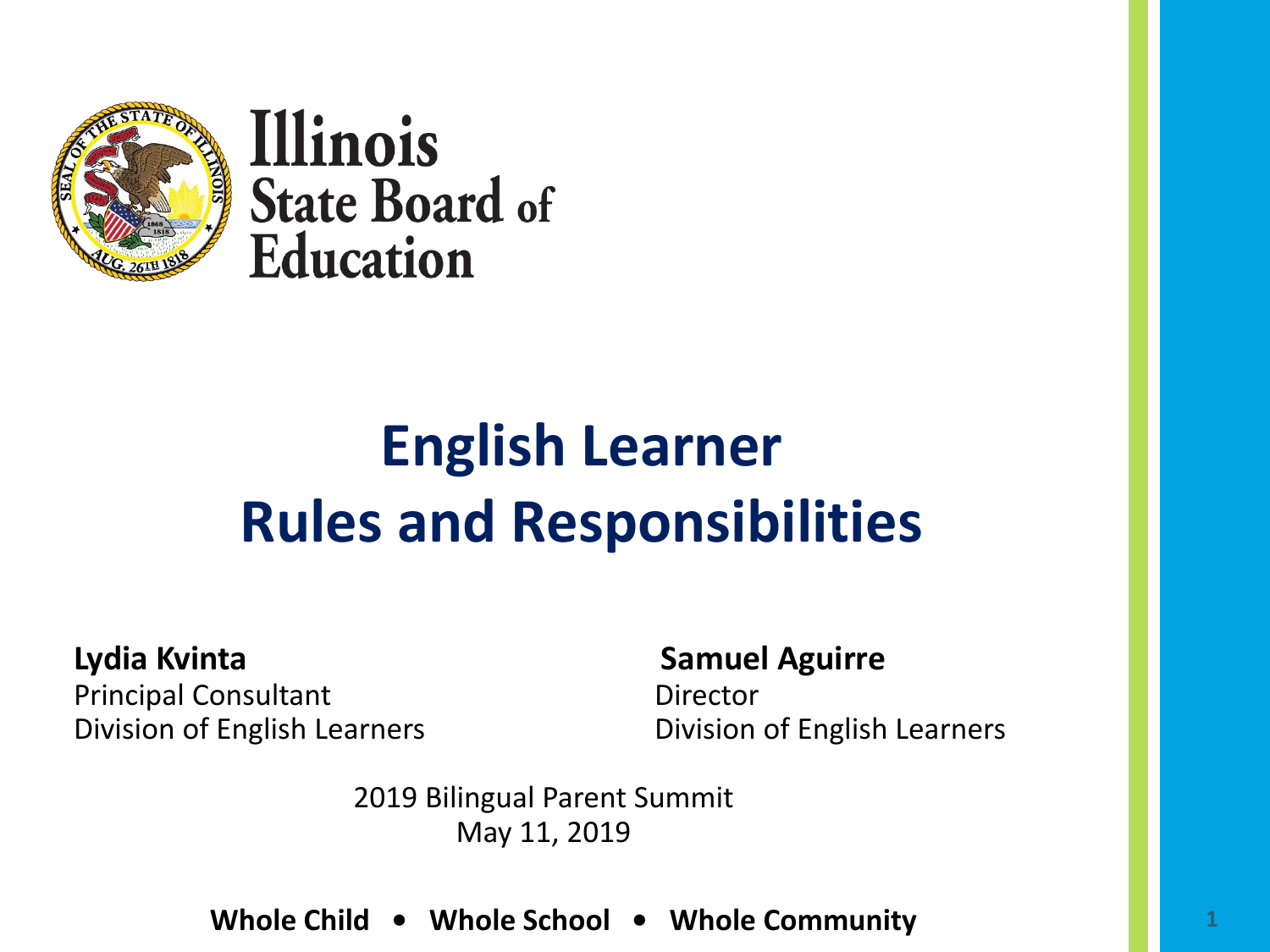## **Overview**

- The Whole Child
- **Transitional Bilingual Education** 
	- 1. Identifying students
	- 2. Programs
- **Bilingual Parent Advisory Committees**
- $-Q & A$

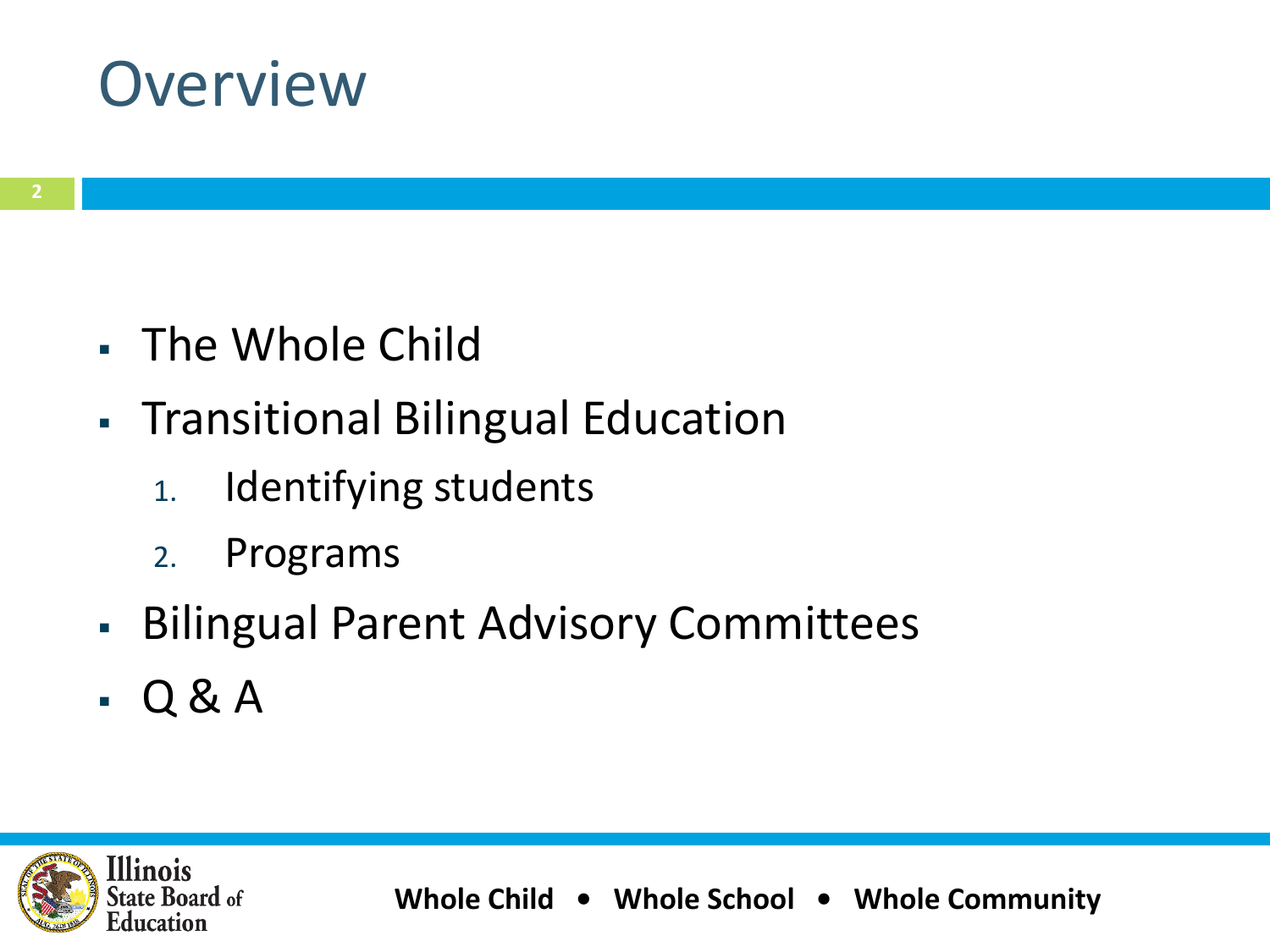## **The Whole Child**



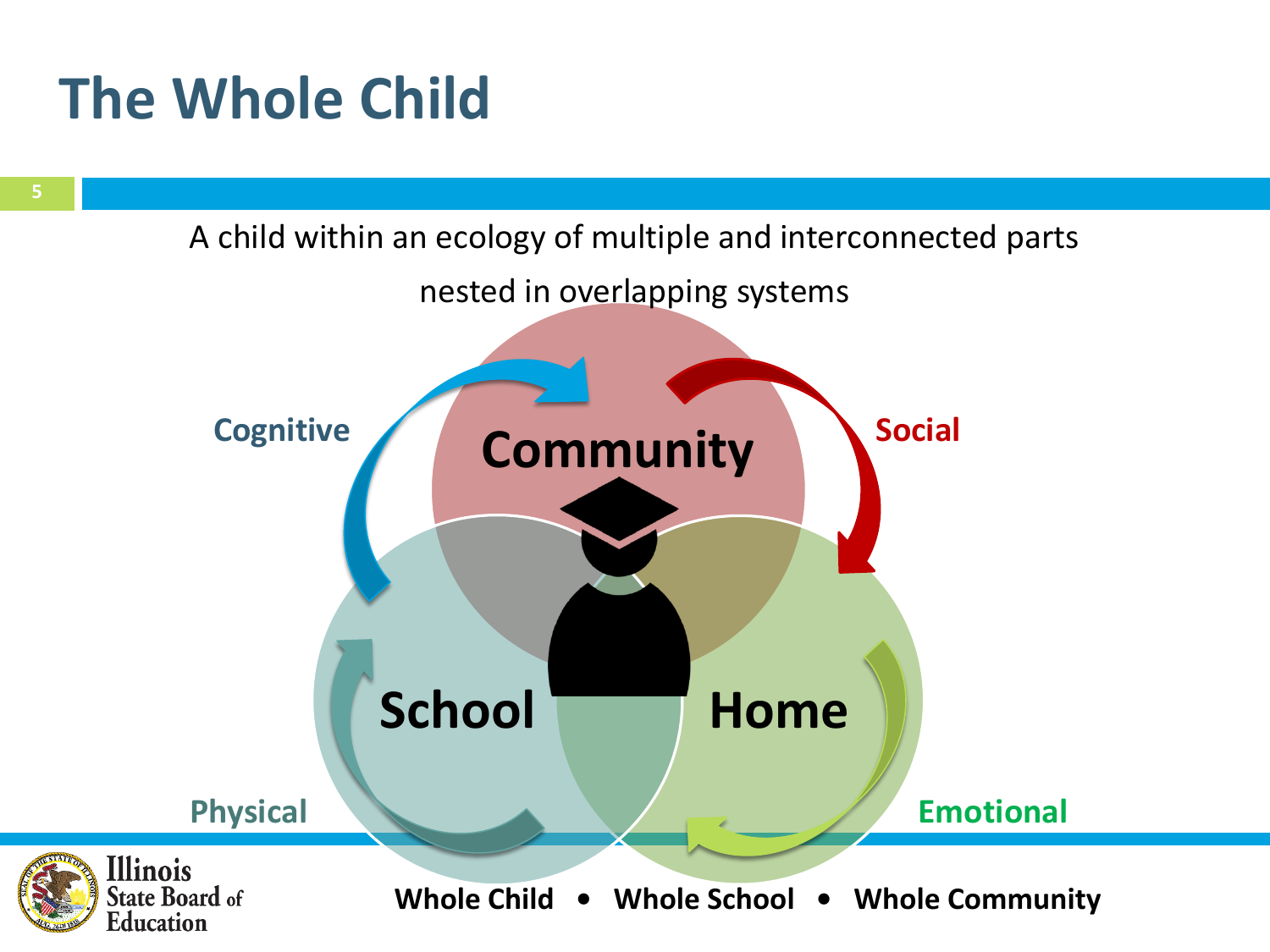## **Transitional Bilingual Education**

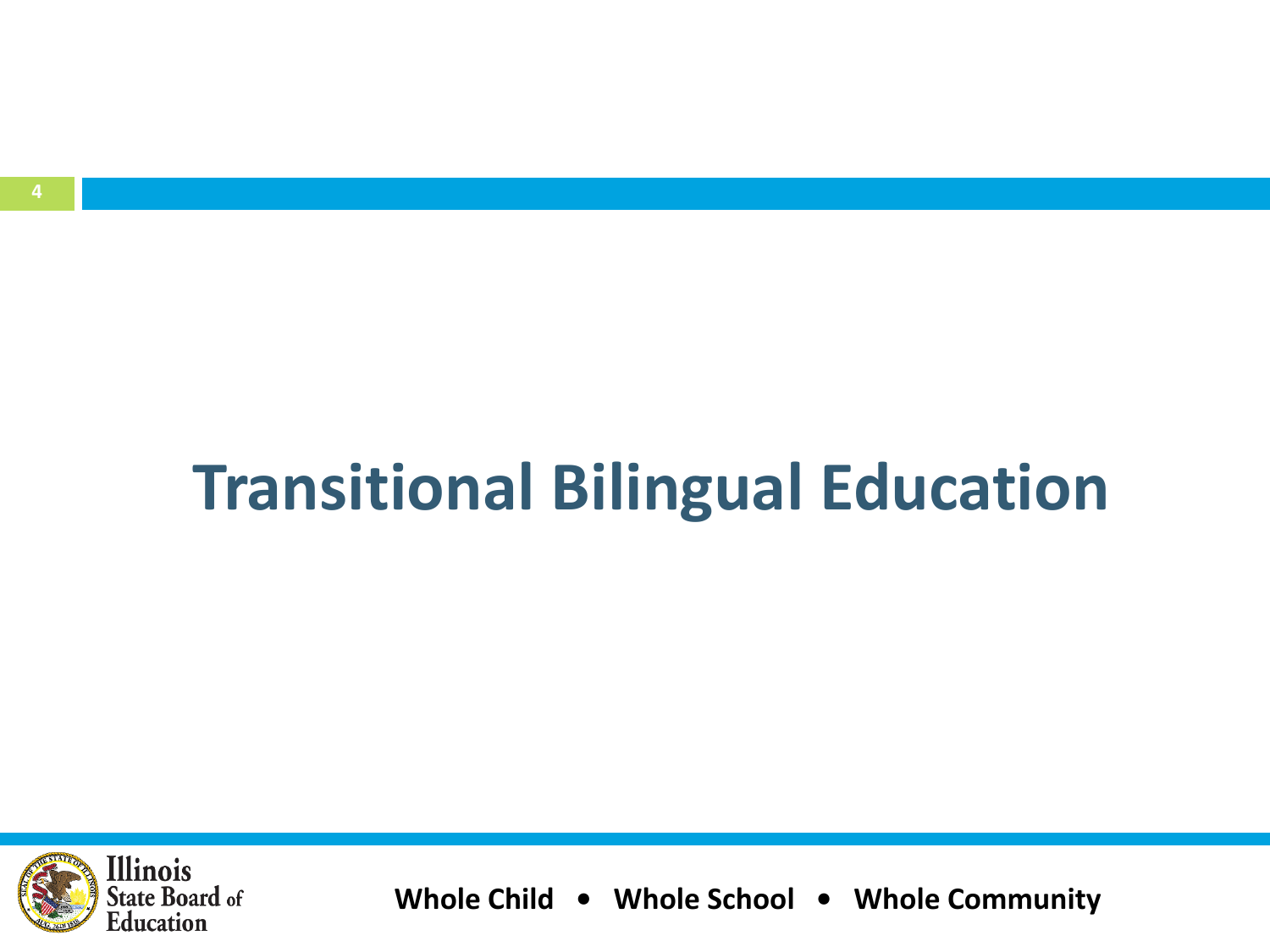## **Transitional Bilingual Education**



# **Illinois School Code** (Article 14C Transitional Bilingual Education) **State Rules**  (Part 228 Transitional Bilingual Education)

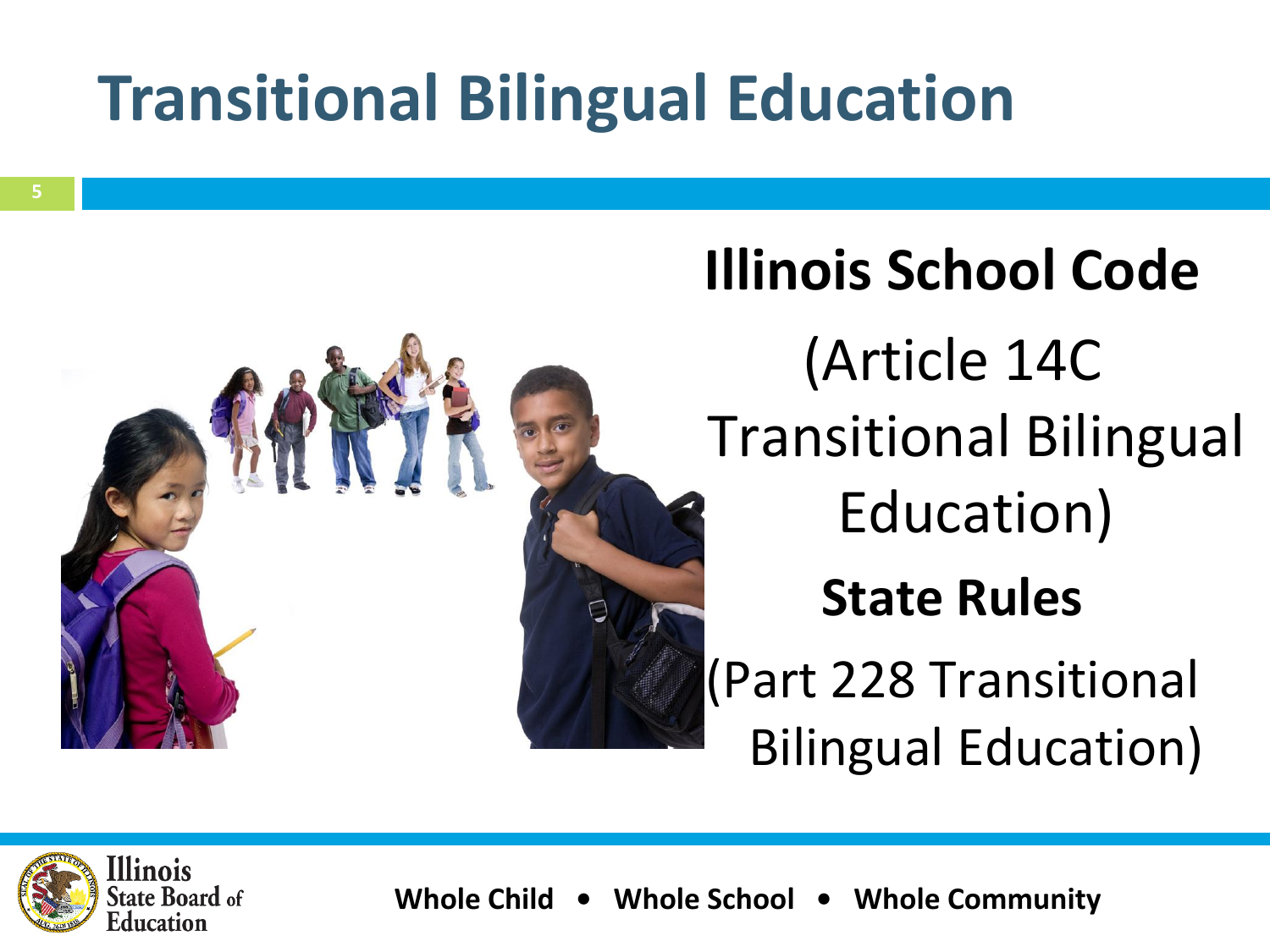# **Identifying English Learners**

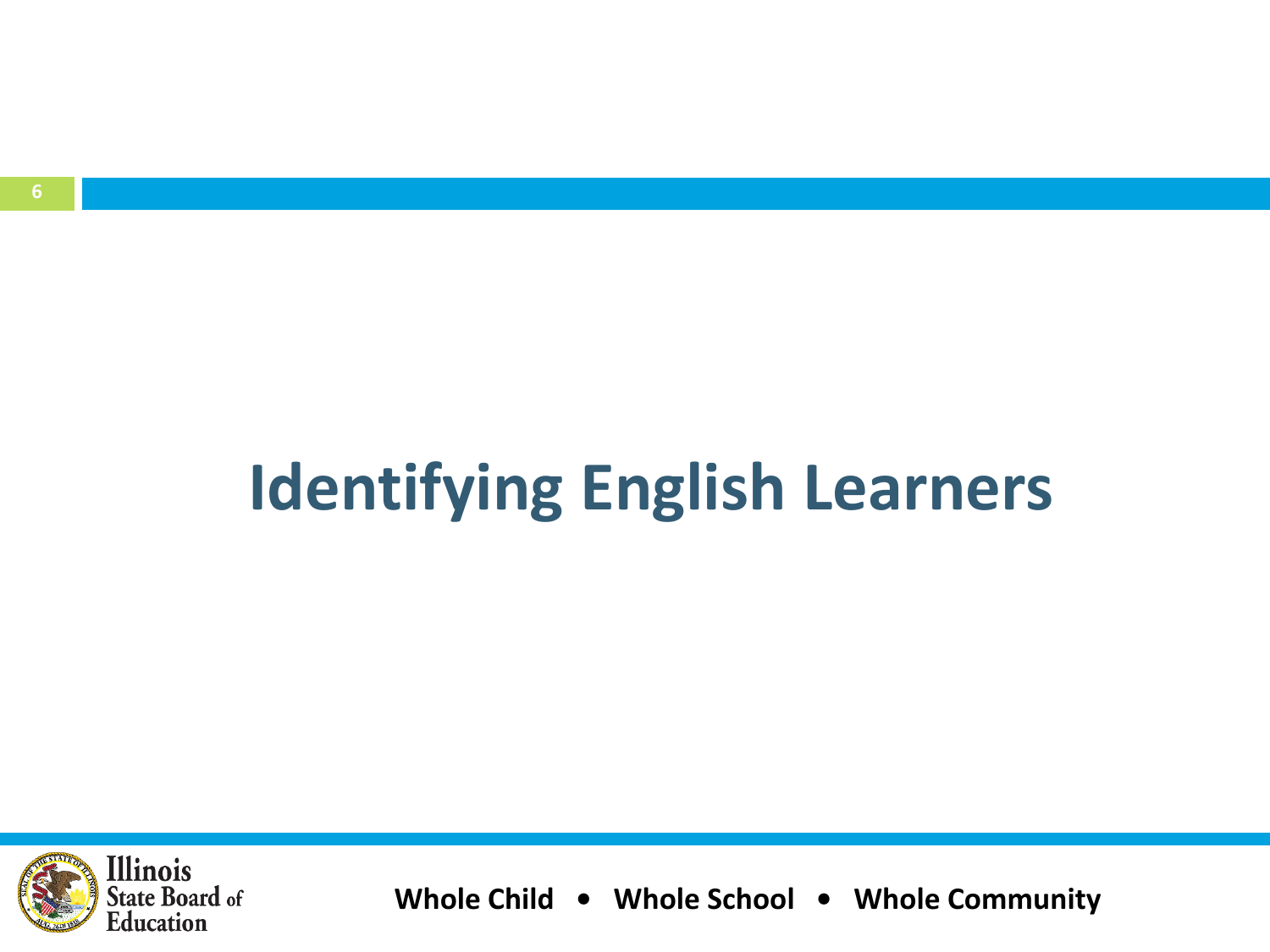#### **Identifying ELs**



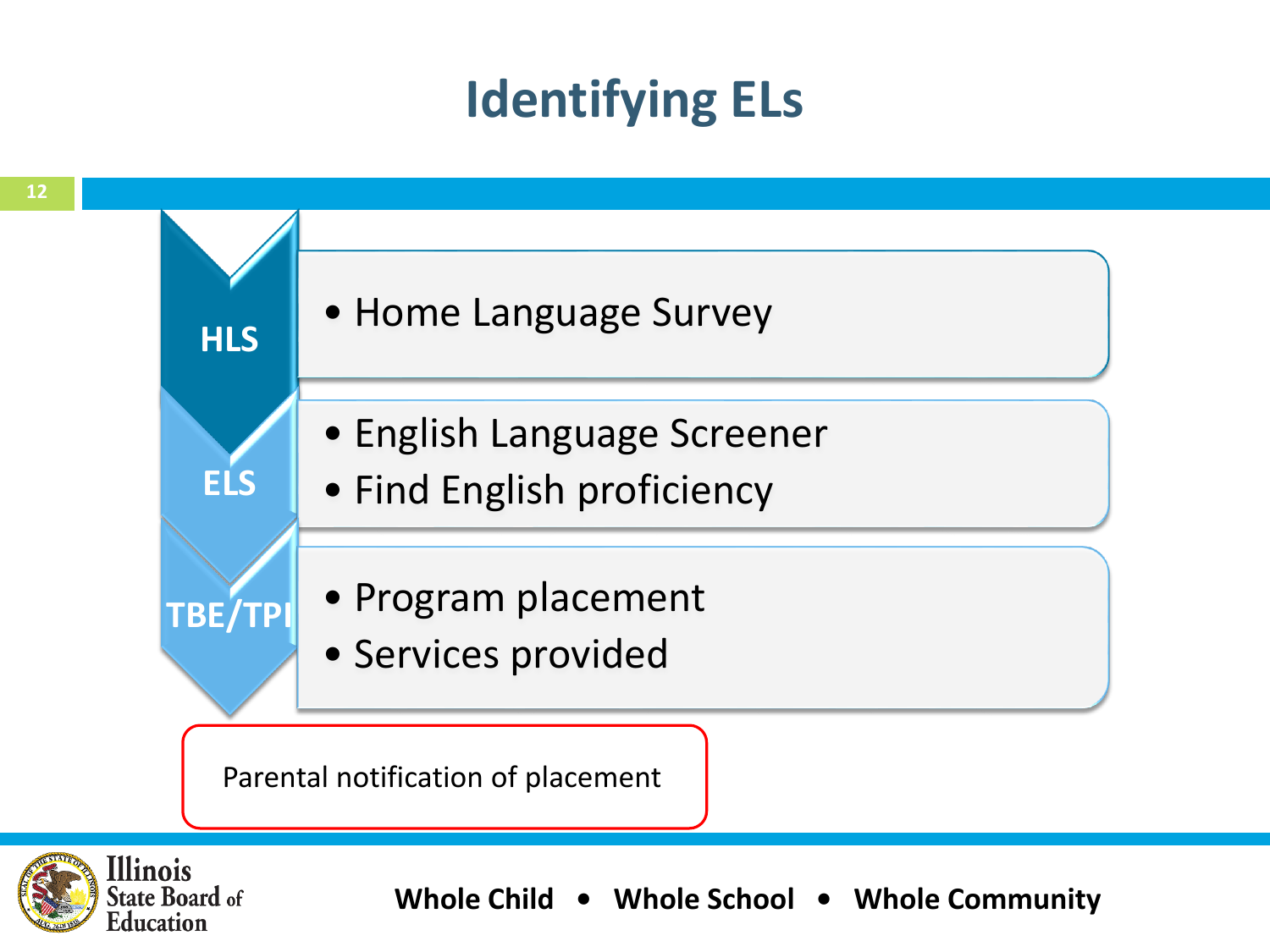## Home Language Survey

**8 Huma** Home Language Survey (HLS) administered in a language the parents can understand: 1. Is a language other than English spoken in the student's home? If so which language? 2. Does the student speak a language other than English? If so, which language? Yes The school will administer an English Language Proficiency (ELP) Screener within 30 days of the start of school. No

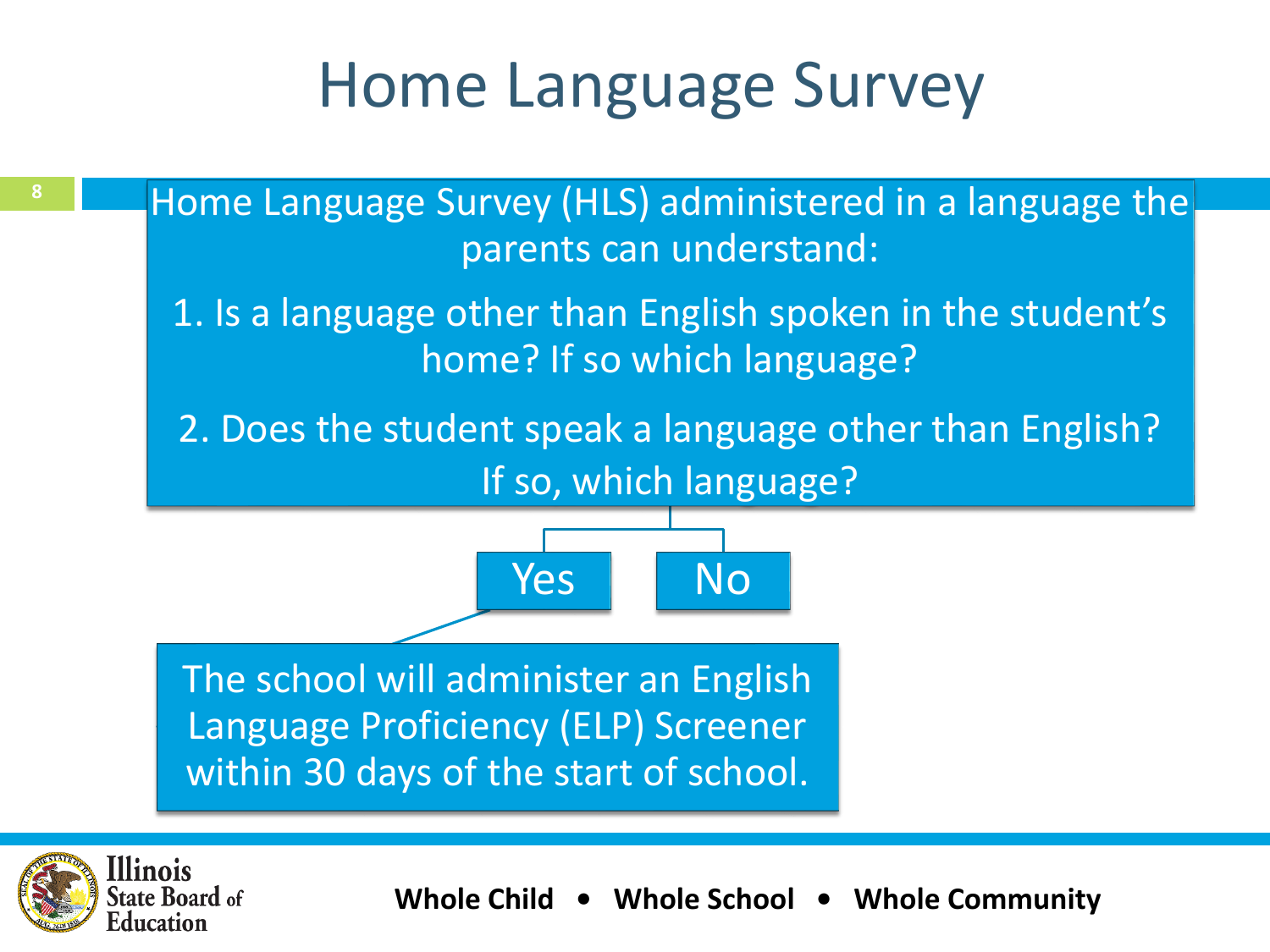## **Which tests are used for screening?**



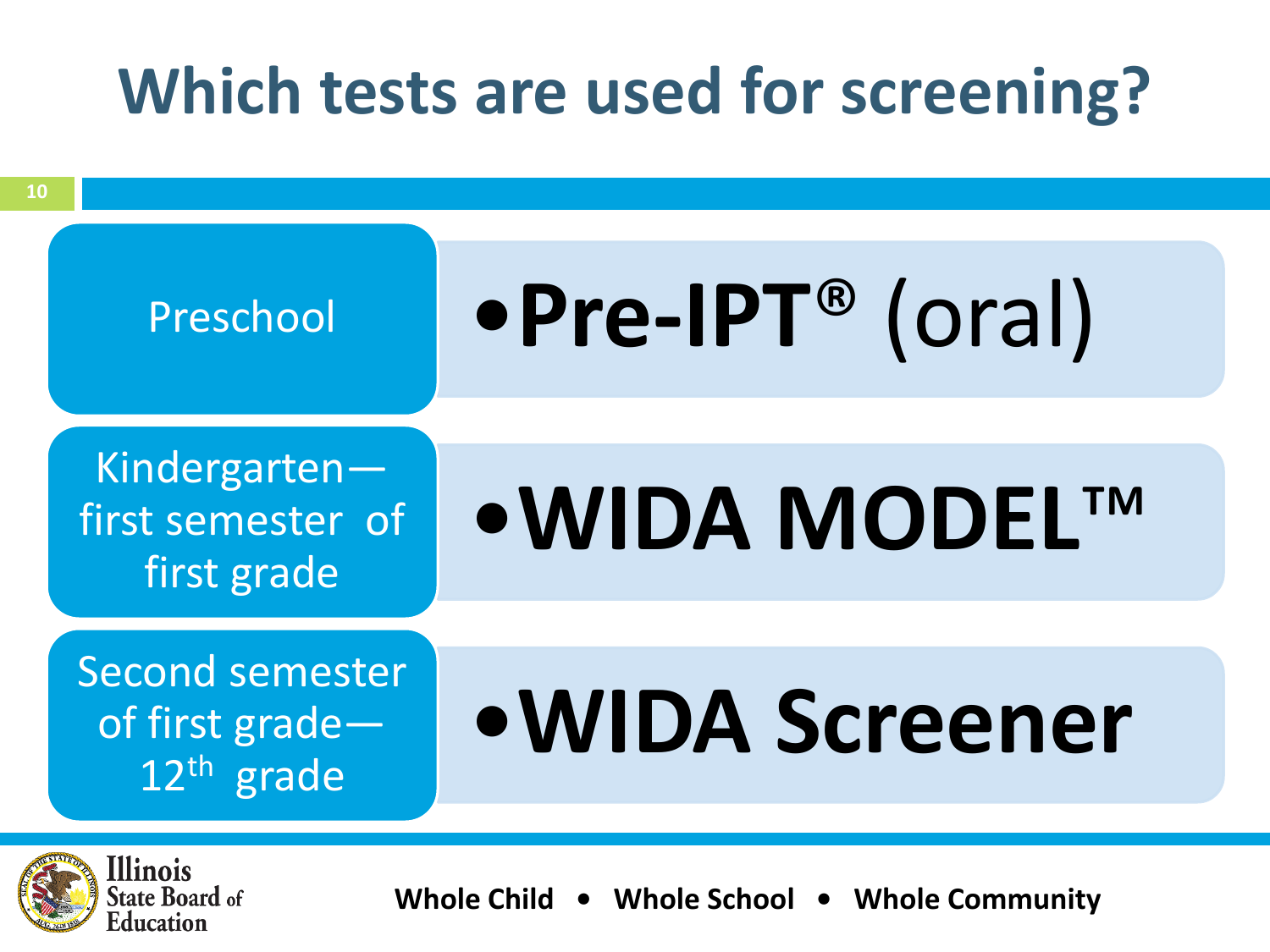#### English Language Screening (MODEL and WIDA Screener)



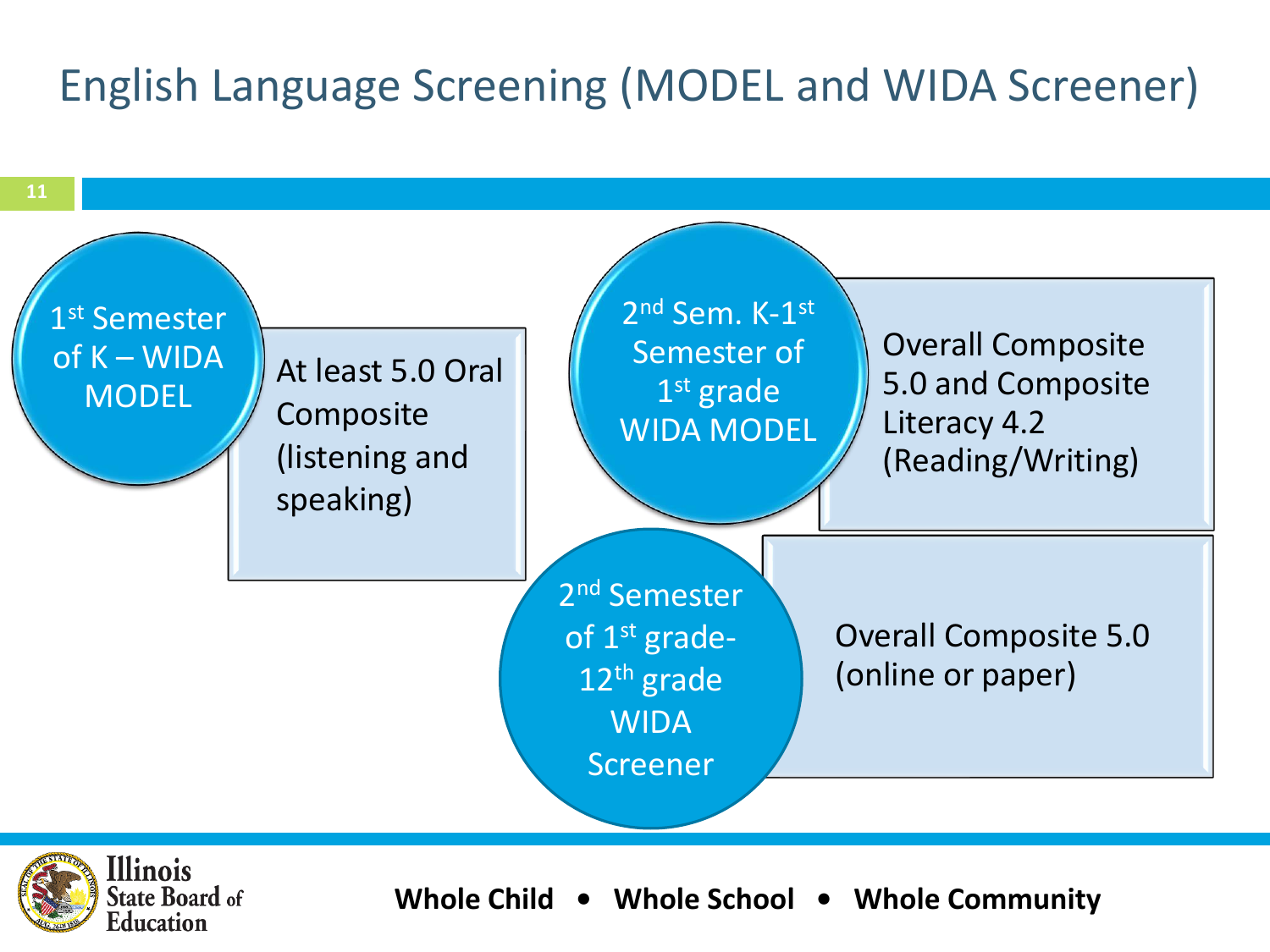### **Parent Notification Letter**

- **17**
- Notify parents that child is an EL
- Must include the program placement
- 30 days after beginning of school year or 14 days after enrollment during the school year
- Parents have a right to refuse specific components of the program or refuse all EL services
- Parent may request information about additional models of instruction

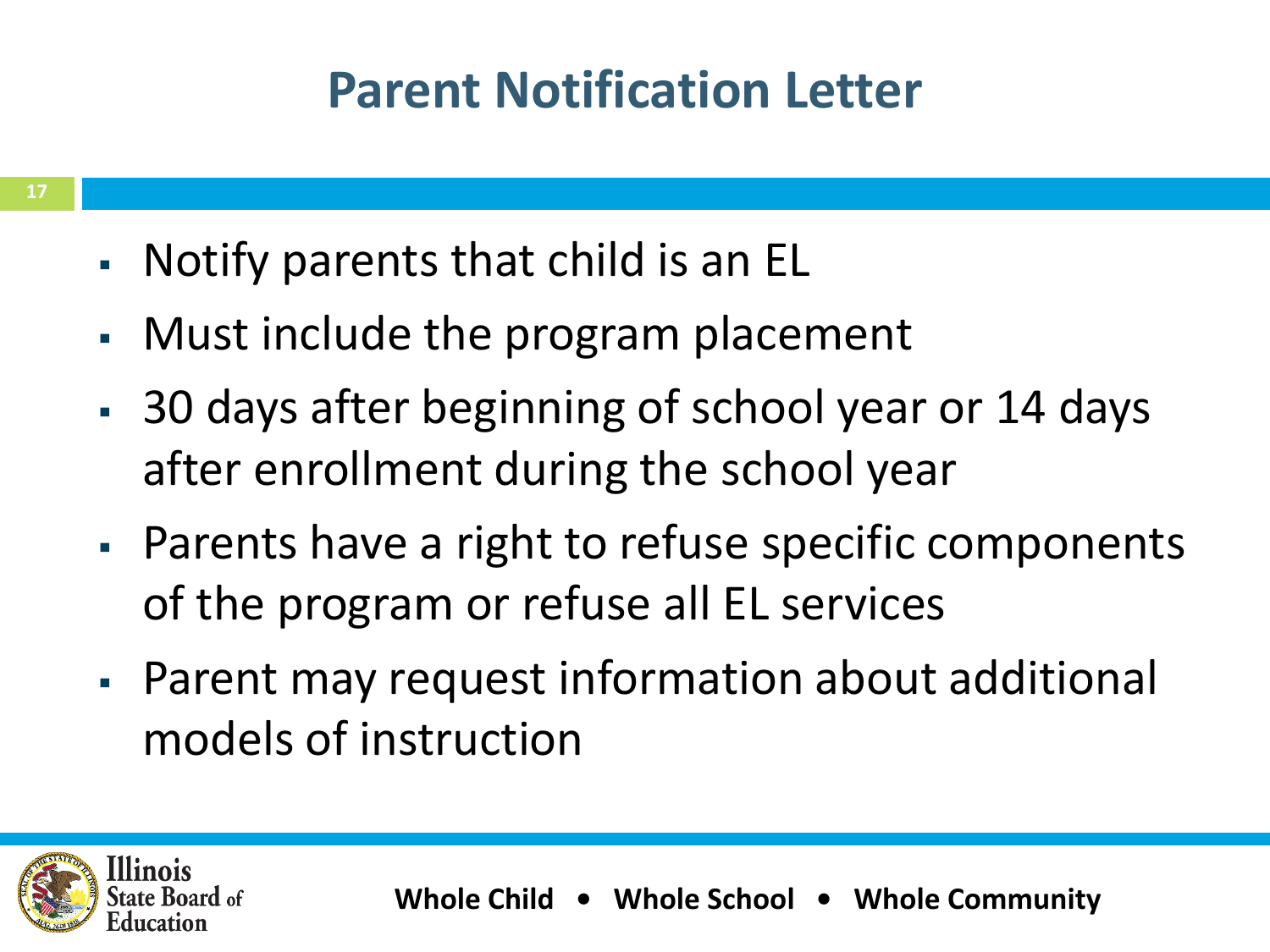#### **12**

# **Types of Programs for ELs**

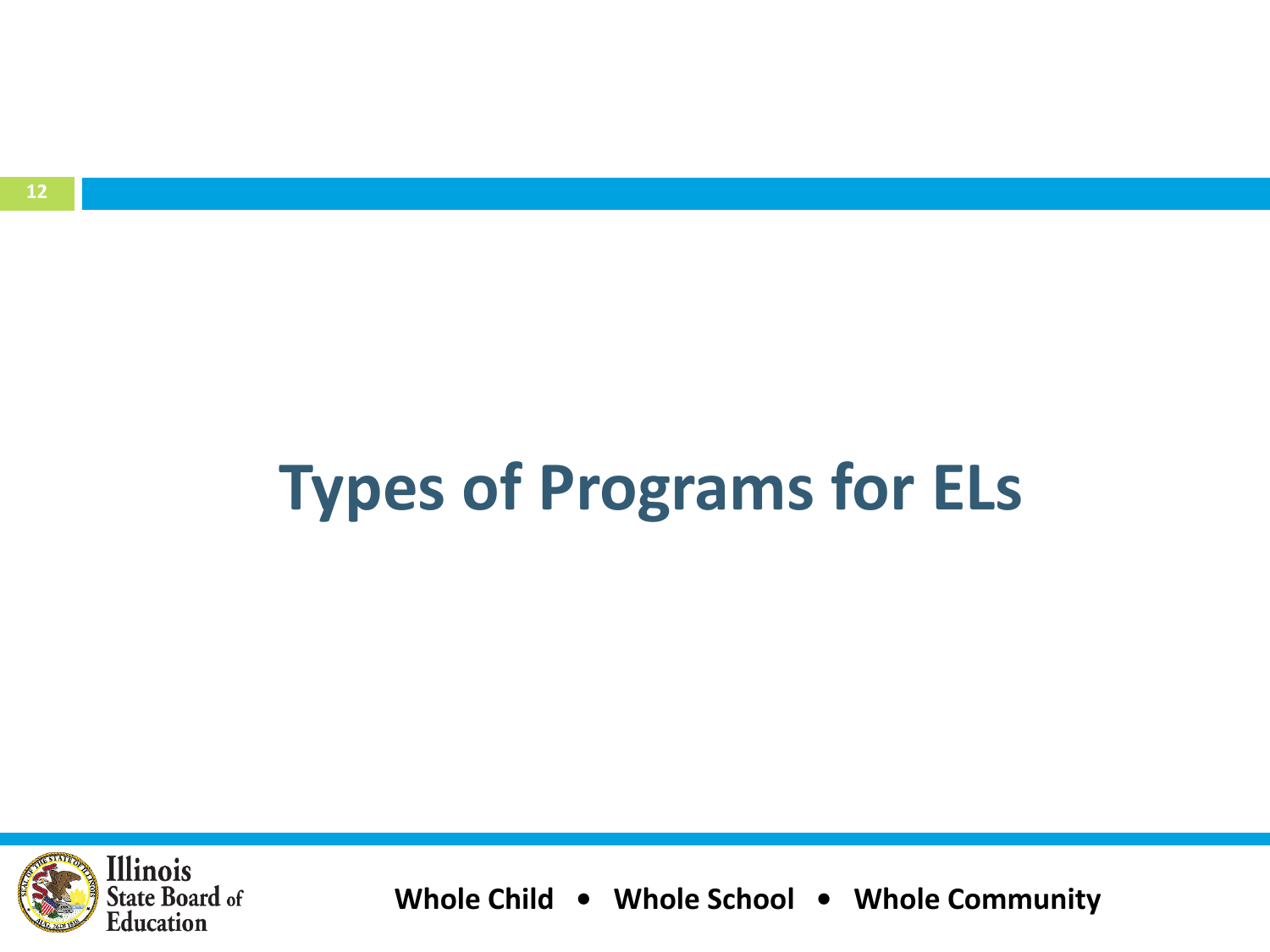#### **Types of Program**



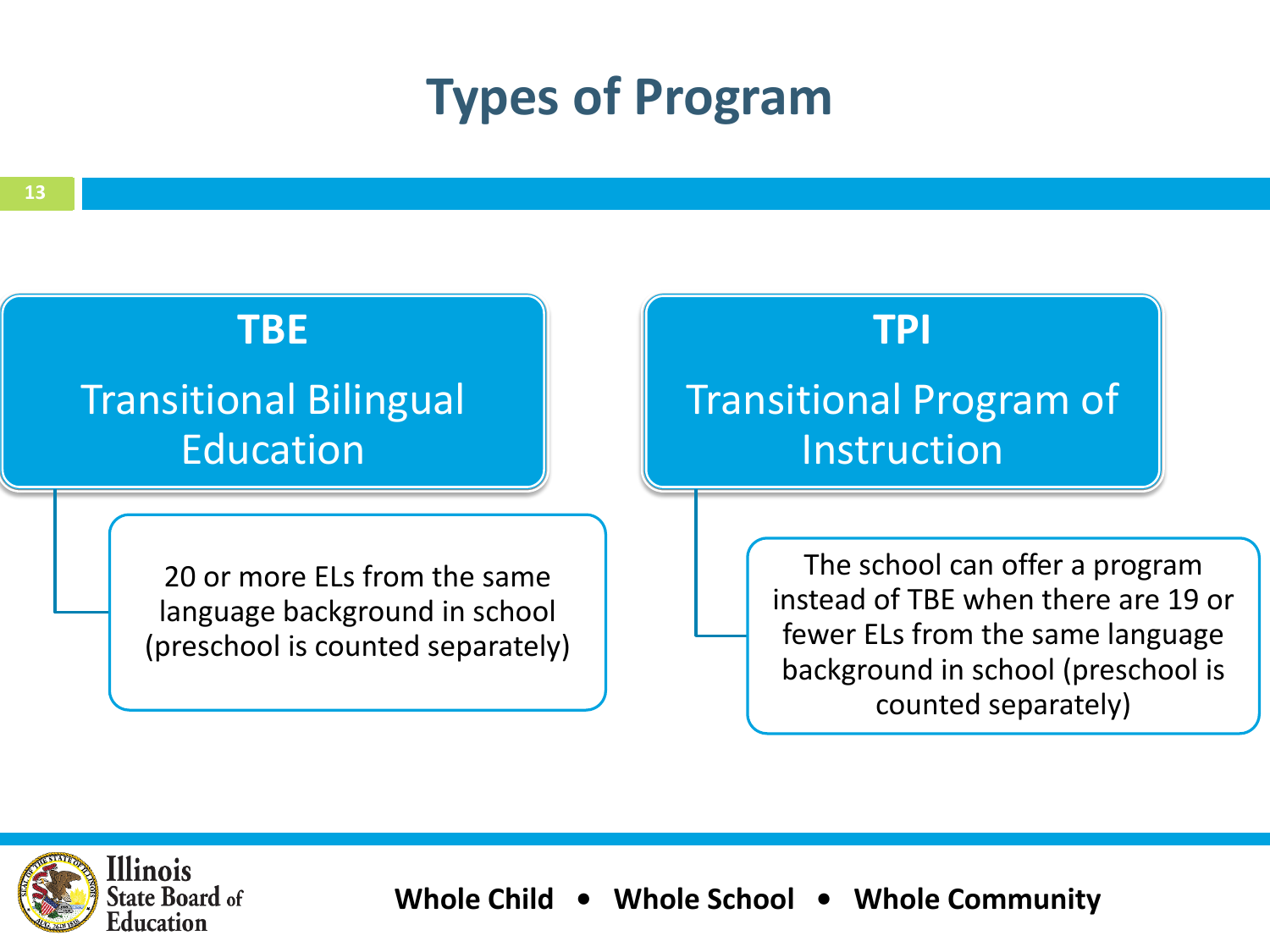#### **TBE: Program Models**



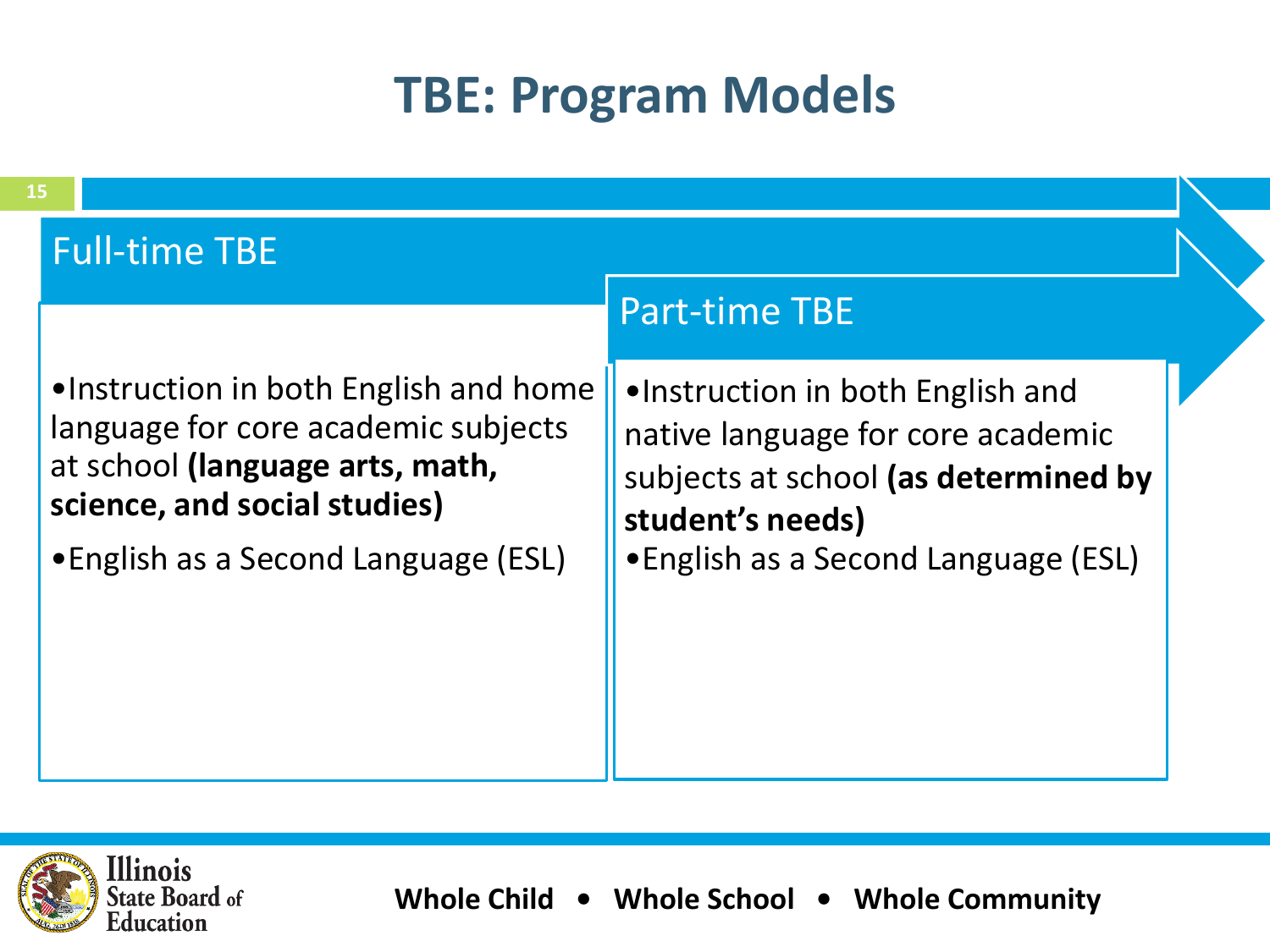# **Annual Assessment for English Language Proficiency (ELP)**

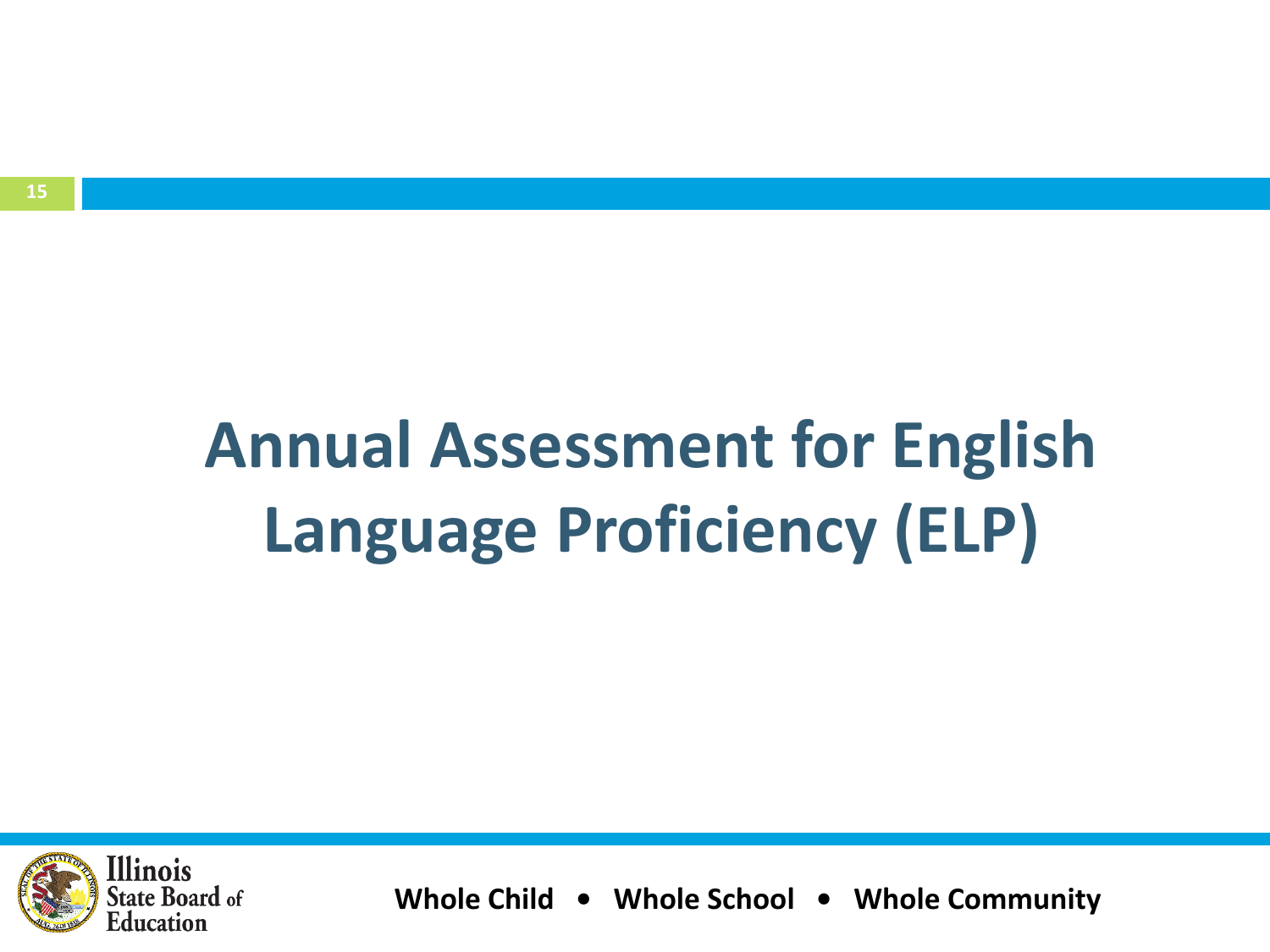## **Annual Assessment: ACCESS for ELLs**

- Every child identified as an English learner must take the annual English language proficiency (ELP) assessment (ACCESS for ELLs®)
- Even EL students whose parent refuse services and are not in the TBE/TPI program must take the annual ELP

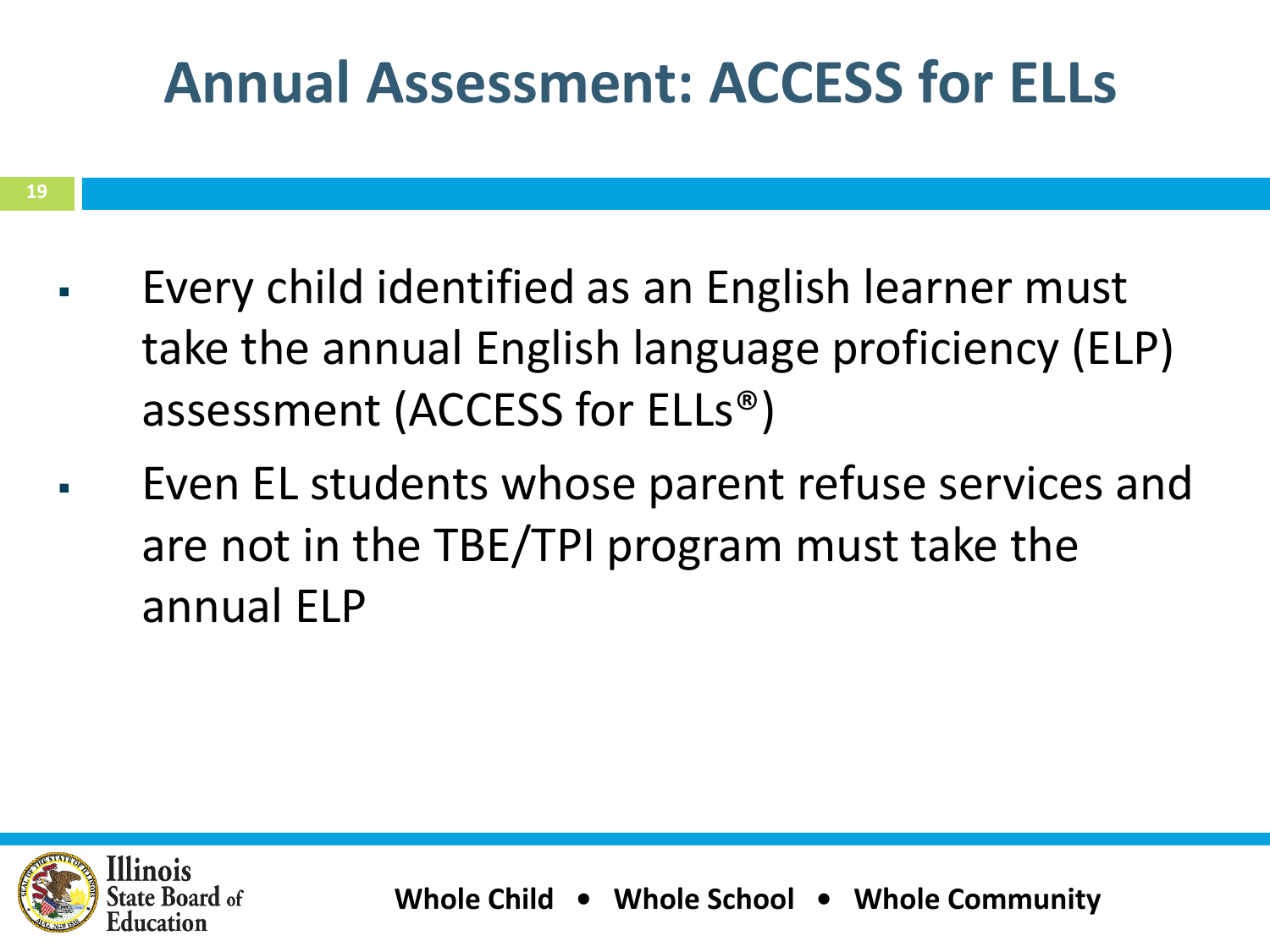### **Is my child always going to be an "EL"?**

Students are English proficient when their ACCESS scores are at least:

## **4.8 overall composite**

(calculated based on scores in reading, writing, listening, and speaking)

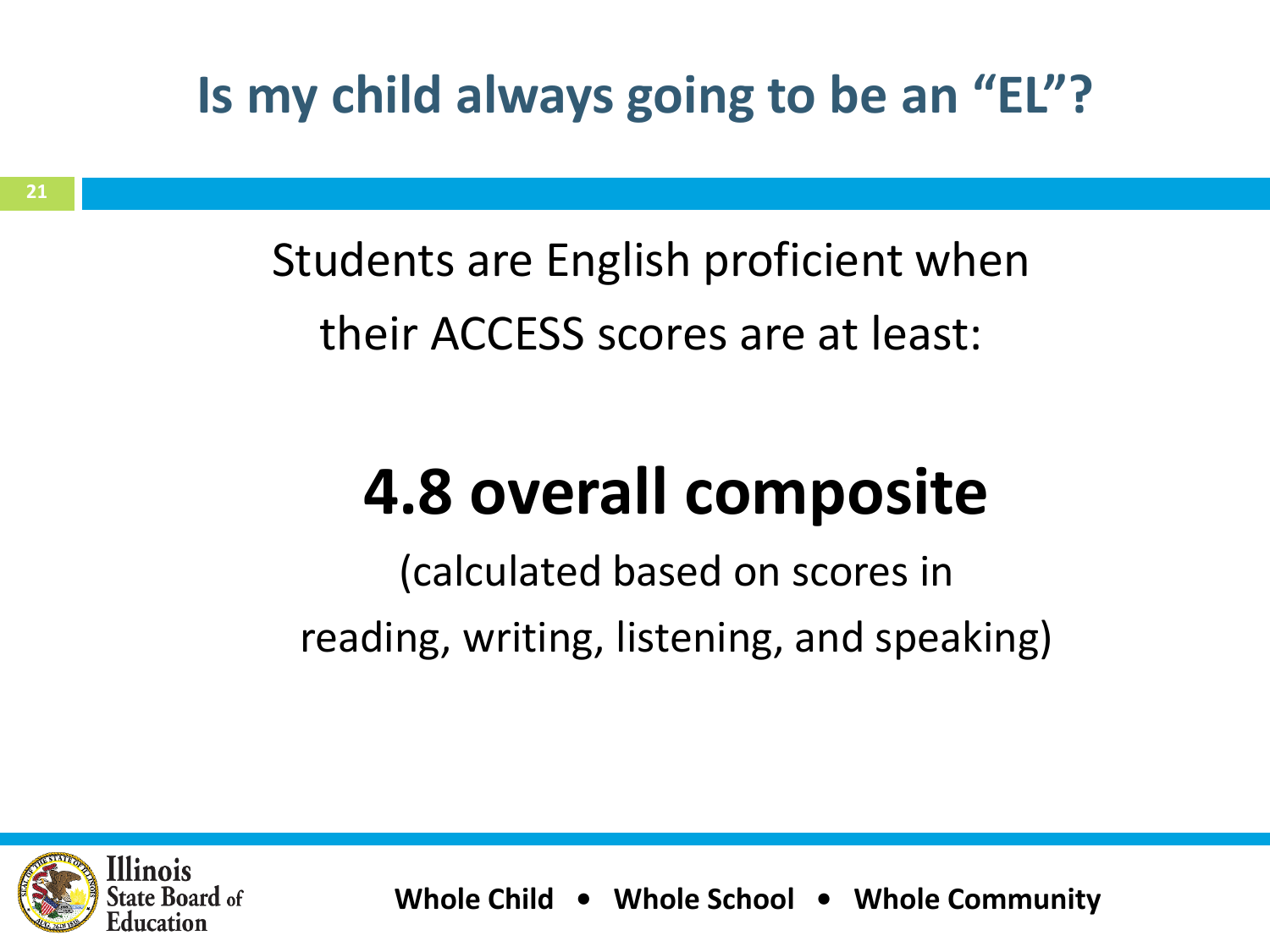## **What happens when my child is no longer an EL?**

- Parents receive ACCESS results
- The school sends an "exit" letter to notify the parents that the student met criteria for English language proficiency and no longer needs EL services
	- If the student received fewer than 3 years of TBE/TPI services (not counting preK and K), parents have to sign a form to end EL services or agree to keep the student in the program
- For 2 years, schools monitor the progress of students who no longer receive TBE/TPI services

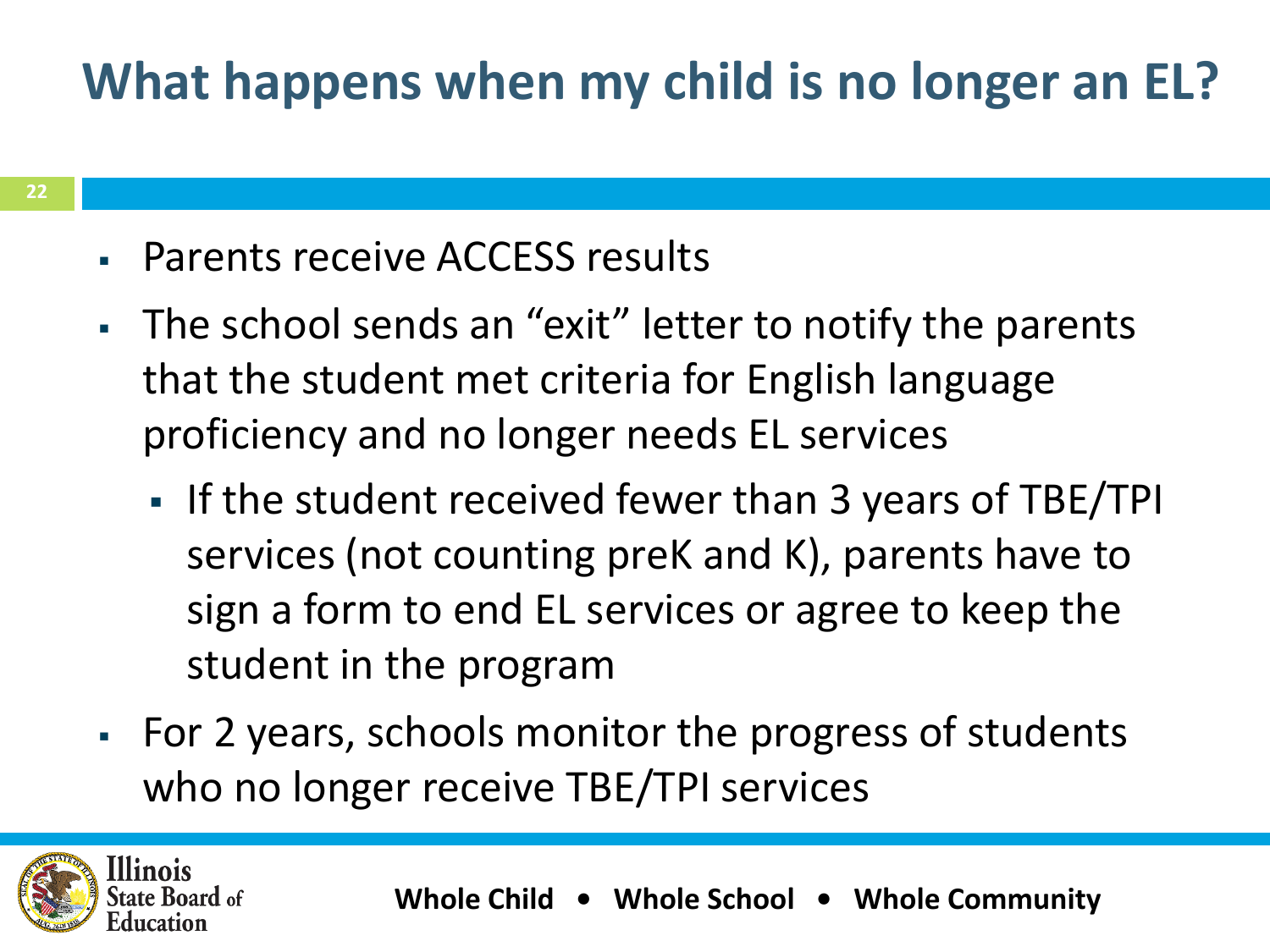# **Bilingual Parent Advisory Committee (BPAC)**

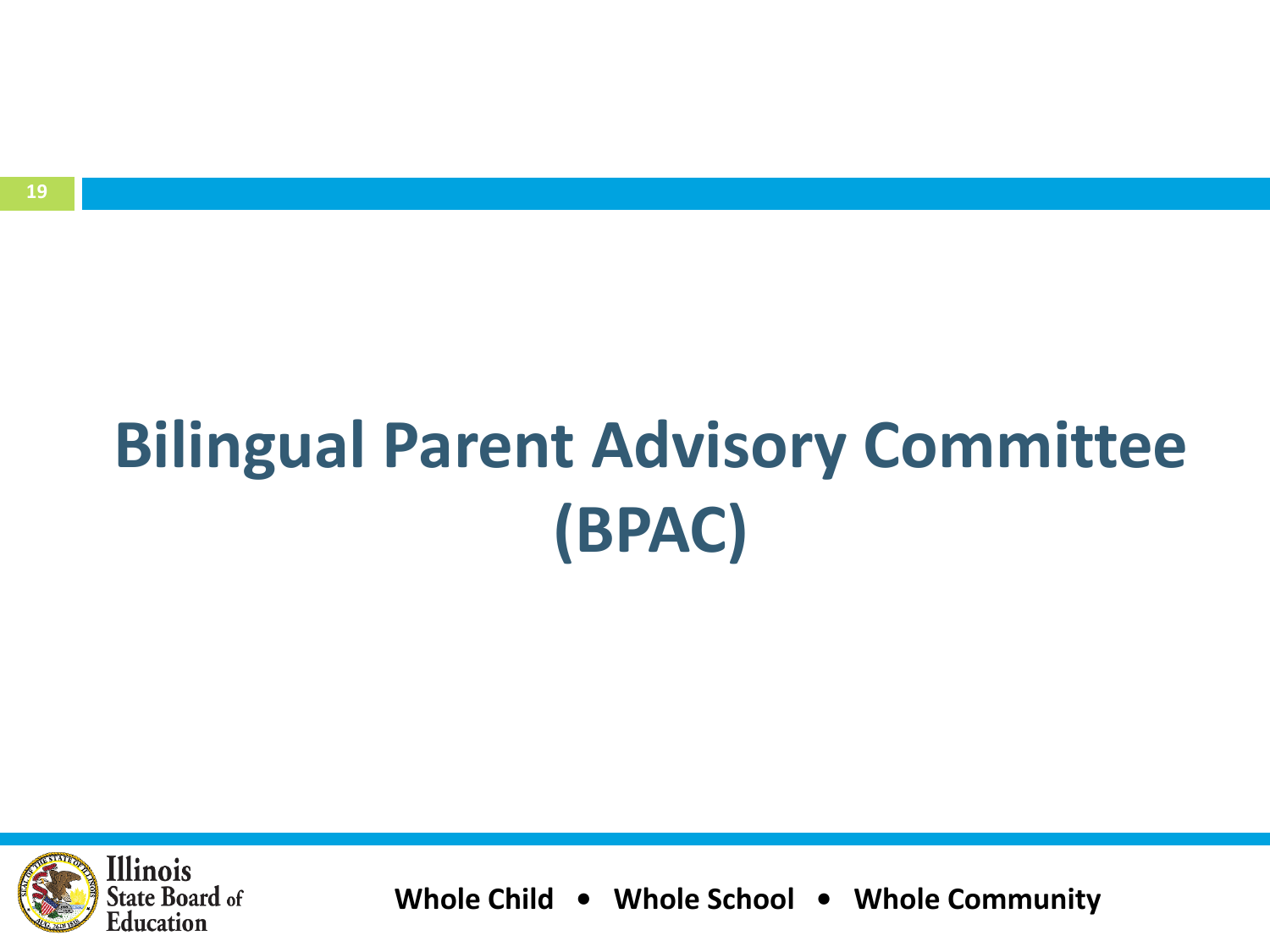## **Bilingual Parent Advisory Committee**

- Required for districts that have **TBE programs**
- Consists of bilingual program parents, legal guardians of ELs, TBE/TPI teachers, counselors or other school personnel and EL community leaders
- Majority of members are parents/guardians of children in the program
- Membership is representative of the languages served
- Gives recommendations to the District regarding the EL program

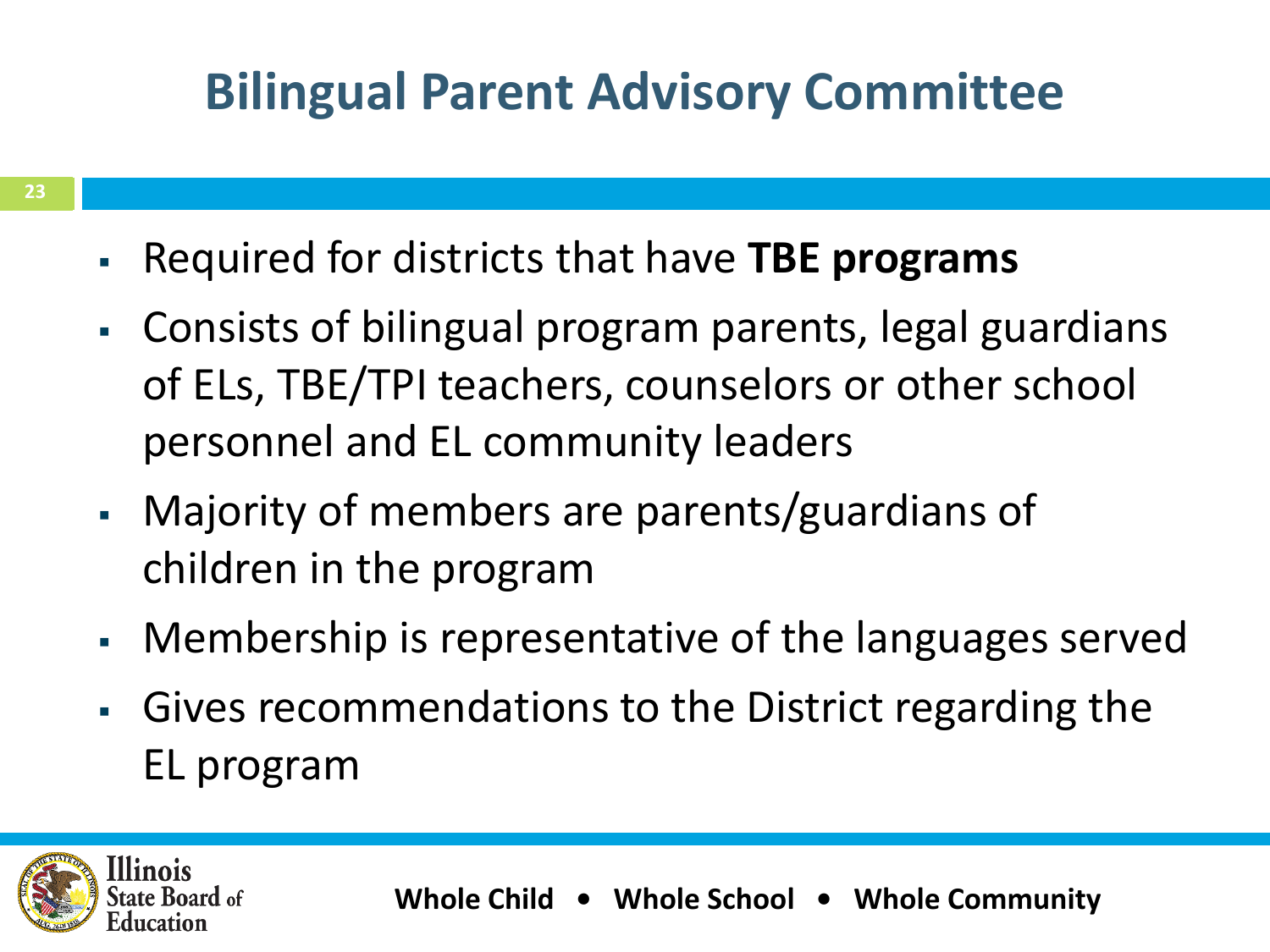## **Bilingual Parent Advisory Committee**

#### **24**

The Parent Advisory Committee will:

- 1. Meet four times per year
- 2. Keep minutes of meetings
- 3. Receive training from the district to make informed decisions
- 4. Participate in planning, operation and evaluation of EL programs
- 5. Review of district plan for use of state bilingual funding to implement EL services
- 6. After forming, the committee operates on its own, including the election of officers and the establishment of internal rules and procedures



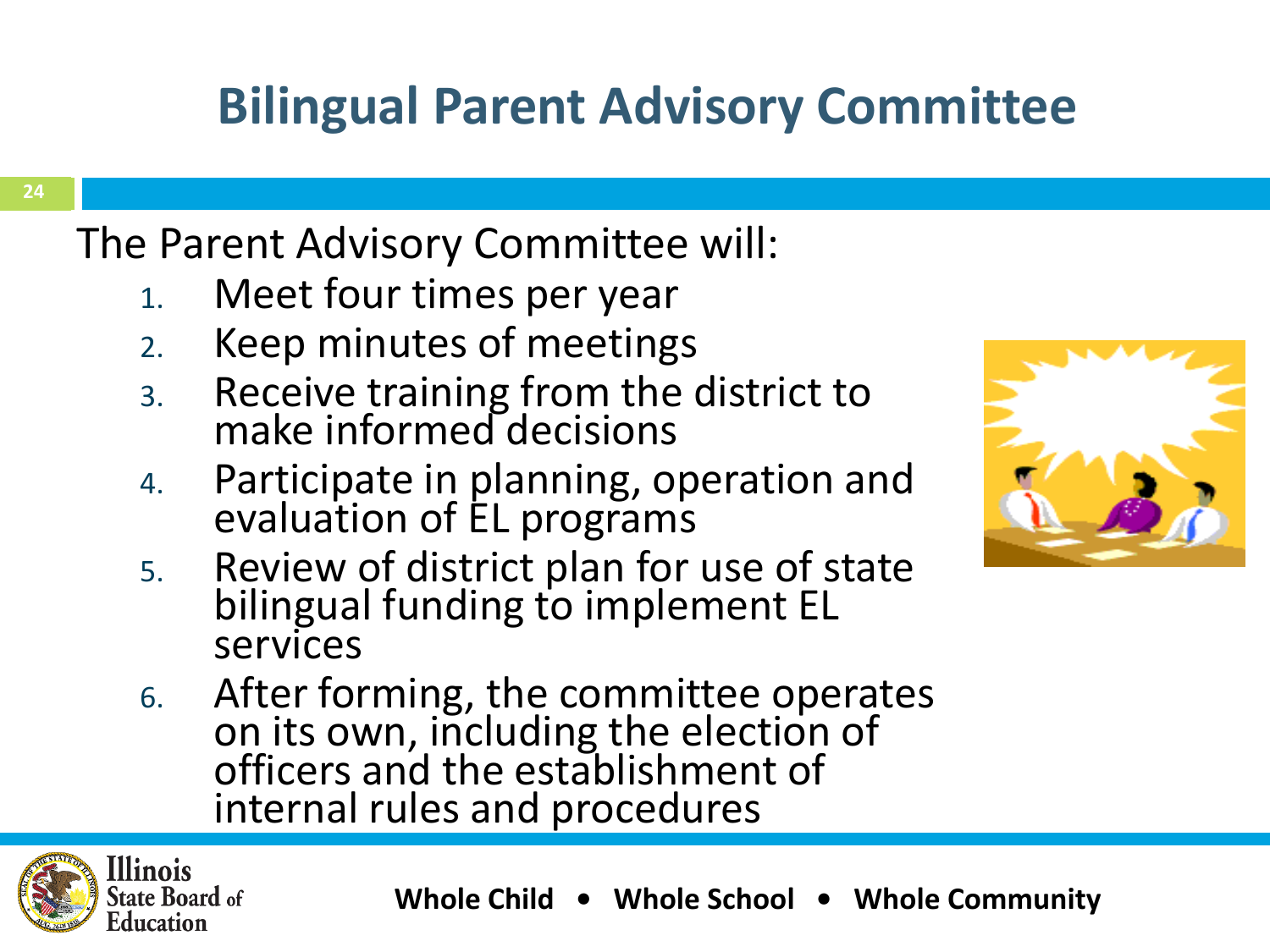## **Bilingual Parent Advisory Committee**

#### The Parent Advisory Committee will review:

- 1. The EL Bilingual Service Plan
	- a) Released May 1, due June 30
- 2. Review the use of EL funds in Evidence-Based Funding (EBF) Spending Plan



- a) Due September 30
- 3. Review the EL-EBF Expenditure Report
	- a) Released July 1, due July 20

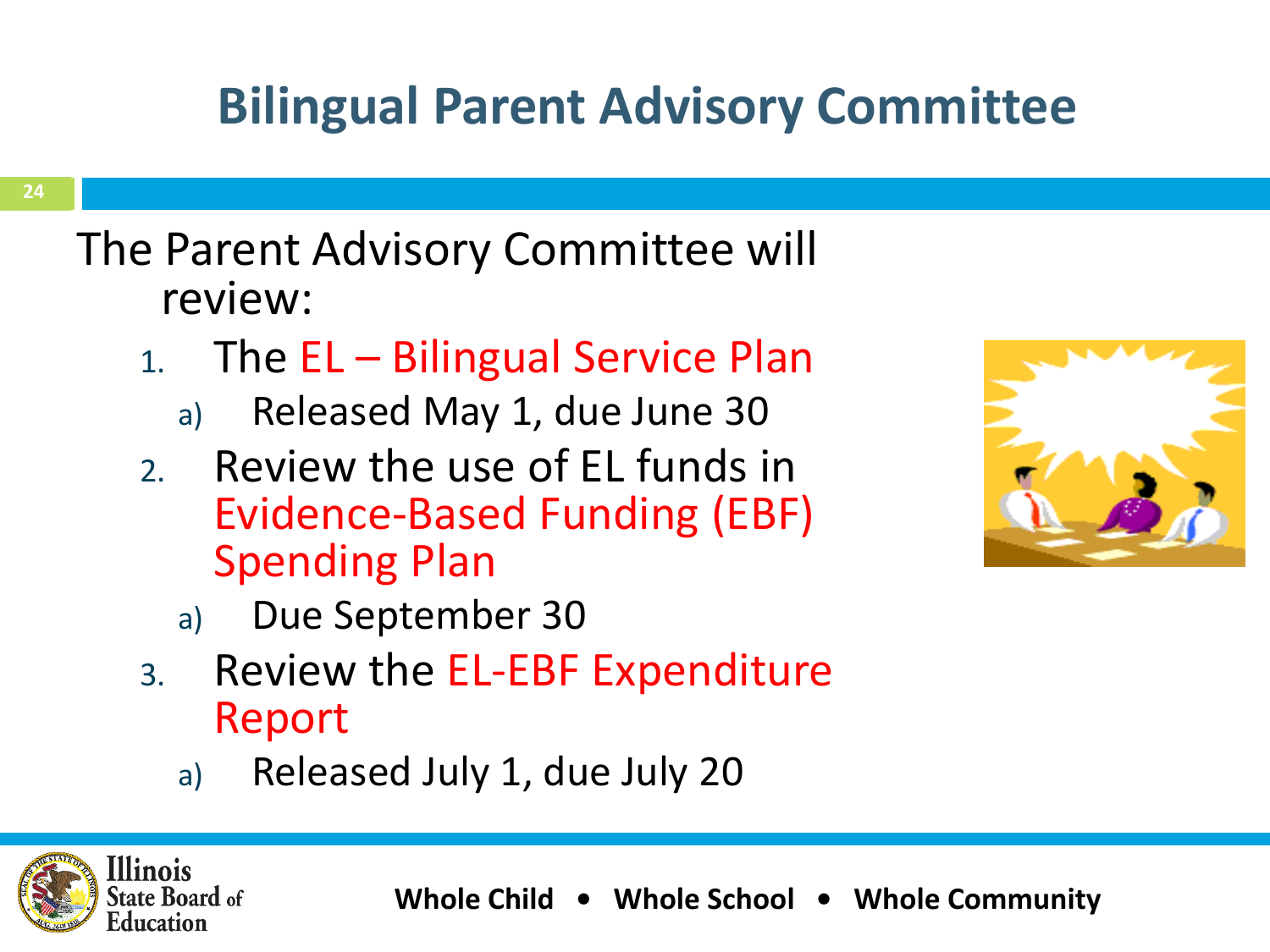## Training the District can Offer

- **25**
- Types of assessments that ELs take and results of such assessments
- State and federal laws related to their child's participation in bilingual programs
- Information related to instructional approaches and methods used in bilingual education programs



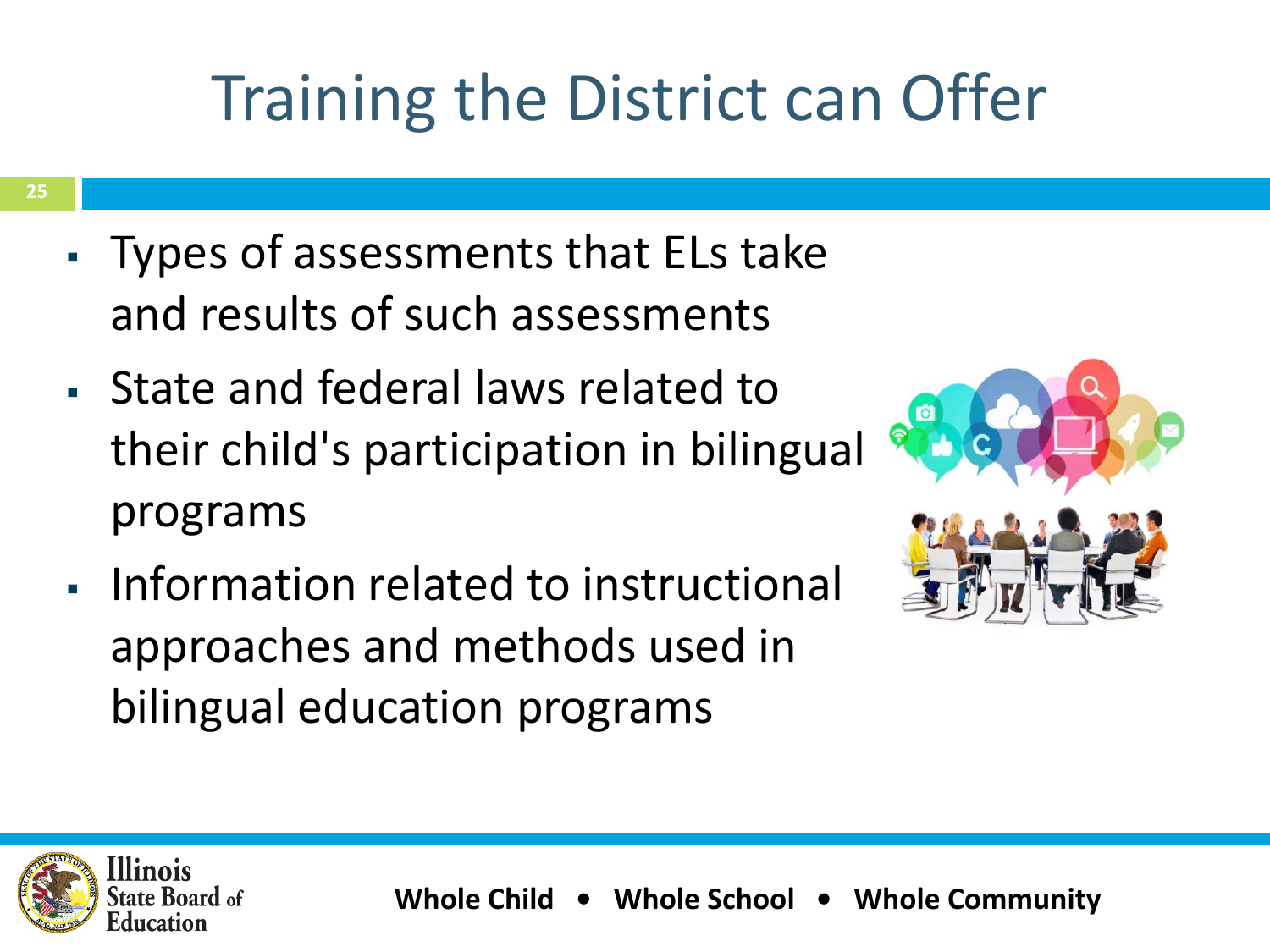#### **Questions?**



#### **Division of English Learners 312-814-3850 -- [DEL@isbe.net](mailto:DEL@isbe.net)**